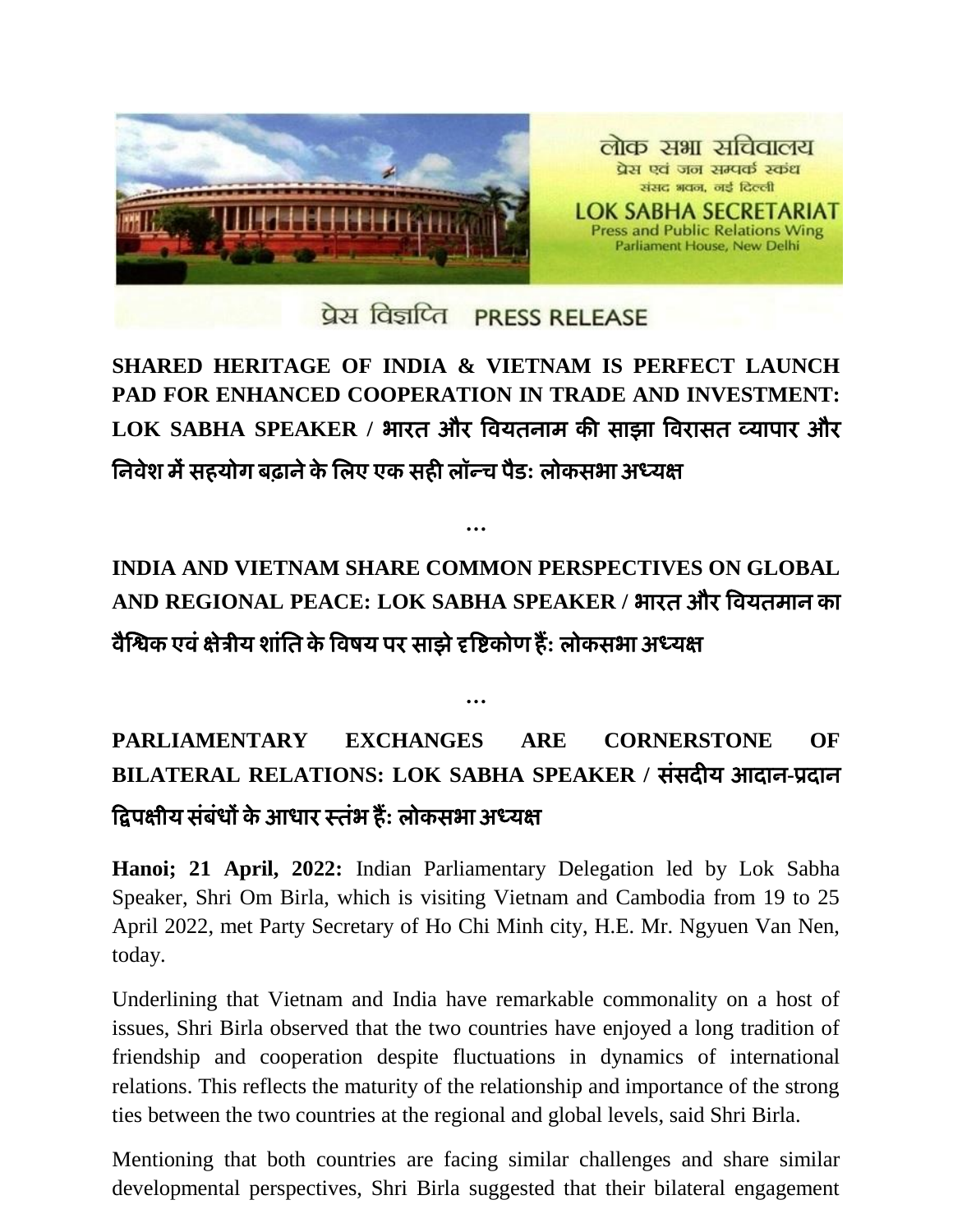should further expand to areas such as climate change, sustainable development, health care and digital economy. Referring to the need for enhanced cooperation in defense sector, Shri Birla was of the view that the growing defense cooperation in areas such as defense industry, maritime security, capacity building programmes and UN peacekeeping has given great momentum to bilateral relationship. He hoped that bilateral defense ties would play a major role in maintenance of peace and stability of our Indo-Pacific region.

H.E. Mr. Ngyuen Van Nen lauded India's support to Vietnam during Covid pandemic and supply of vaccines, medicines and medical equipment. He also requested Shri Birla for efforts in the direction of commencing direct flight between Ho Chi Minh city and India. Shri Birla assured that he will convey his sentiment to the Indian government.

Speaking on parliamentary cooperation, Lok Sabha Speaker said that Parliamentary exchanges have been cornerstone of bilateral relations as people's representatives exchange ideas with each other in a purposive manner during such exchanges. He added that as India and Vietnam are celebrating 50th anniversary of diplomatic relations this year, this is an opportunity for to further develop the relationship and deepen bilateral cooperation.

Later, Shri Birla attended a community event organized by the Indian Embassy in Vietnam.

हनोई; 21 अप्रैल, 2022: लोकसभा अध्यक्ष श्री ओम बिरला के नेतृत्व में भारतीय संसदीय प्रतिनिधिमंडल, जो 19 से 25 अप्रैल, 2022 तक वियतनाम और कंबोडिया का दौरा कर रहा है, हो ची मिन्ह शहर के पार्टी सचिव, एच.ई. श्री न्ग्यूएन वान नेन से आज मुलाकात किये ।

यह रेखांकित करते हुए कि वियतनाम और भारत में कई मुद्दों पर उल्लेखनीय समानता है, श्री बिरला ने कहा कि अंतरराष्ट्रीय स्थिति में बदलाब के बाबजूद दोनों देशों में दोस्ती और सहयोग की एक लंबी परंपरा रहा है। यह क्षेत्रीय और वैश्विक स्तर पर भारत और वियतनाम के बीच संबंधों की परिपक्वता और मजबूत संबंधों के महत्व को दर्शाता है, श्री बिरला ने कहा।

यह उल्लेख करते हुए कि दोनों देश समान चुनौतियों का सामना कर रहे हैं और समान विकासात्मक दृष्टिकोण साझा करते हैं, श्री बिरला ने सुझाव दिया कि द्विपक्षीय सहयोग को